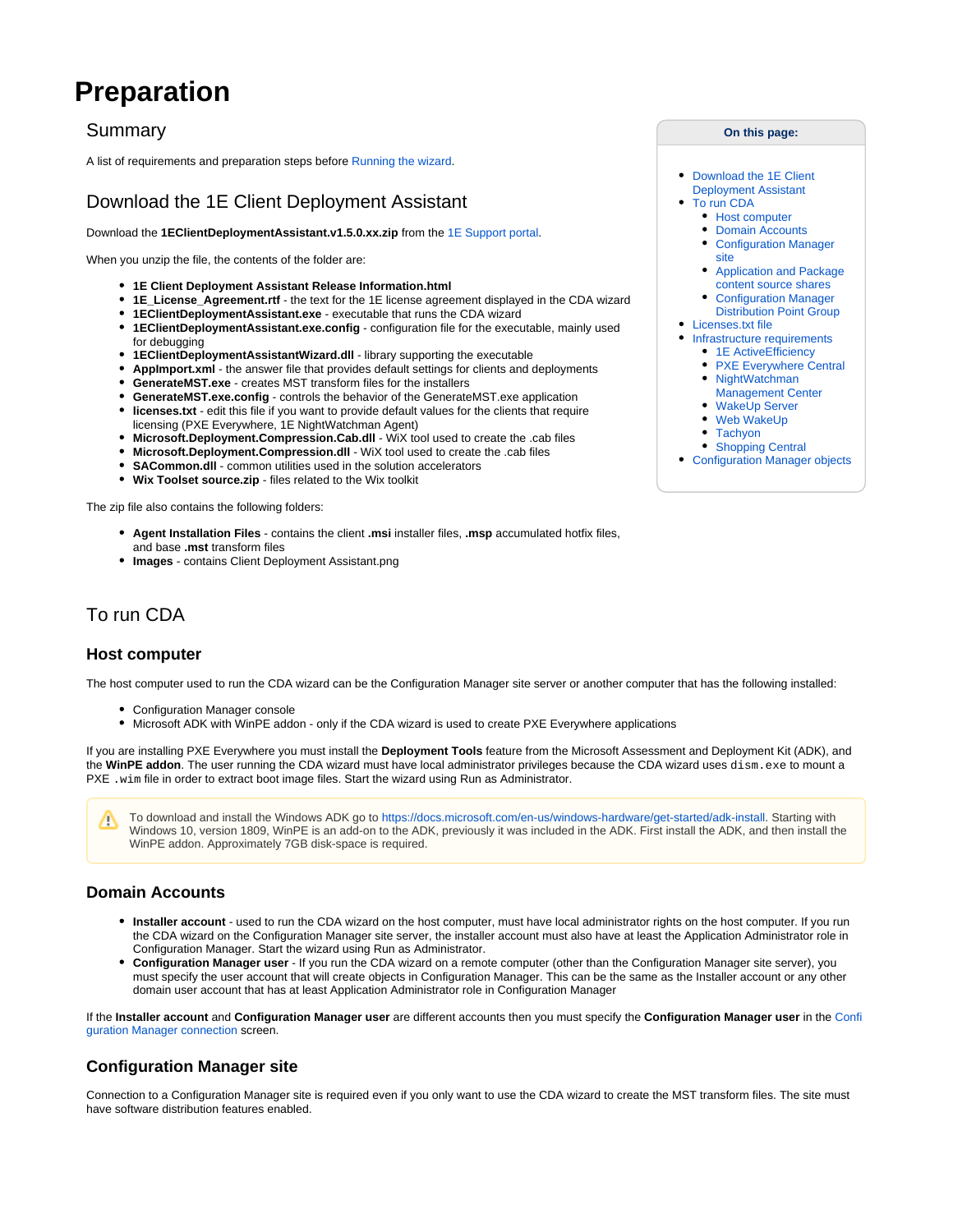CDA helps create everything you need to deploy 1E clients and agents in your Configuration Manager environment. If you prefer, you can ∞ use CDA in a lab or other environment to create the Configuration Manager application and/or package content (including MST transform files). Then you can copy the content to your production environment and manually create your deployments.

If you don't want CDA to create objects in Configuration Manager then you can use Microsoft's Orca to edit the base MST transform files supplied with CDA, and manually create your deployments.

Orca is a Microsoft tool for creating and editing Windows Installer packages (MSI) and merge modules (MST transforms). It is available from the Windows Installer Development Tools - <https://docs.microsoft.com/en-us/windows/desktop/msi/orca-exe>.

## <span id="page-1-0"></span>**Application and Package content source shares**

The CDA wizard requires you to specify share names which Configuration Manager uses as application and package **content source shares**. The CDA wizard creates folders in each share and copies files to them, and Configuration Manager will copy the files and distribute them to Distribution Points. Typically, you will already have these shares, or you can create new ones.

Each **content source share** must have at least the following share permissions and NTFS security:

- Read access by the Configuration Manager site server **computer\$ account**
- Write access by the **installer account** used to run the CDA wizard

The UNC of each **content source share** must be provided in the **[General settings](https://help.1e.com/display/CDA15/Running+the+wizard#Runningthewizard-Generalsettings)** screen. For example, your applications UNC may be: \\acmeserver\dsl\$\Applications and your packages UNC may be: \\acme-server\dsl\$\Packages.

### <span id="page-1-1"></span>**Configuration Manager Distribution Point Group**

You must have at least one **Distribution Point Group** defined in Configuration Manager if you want to enable the **Distribute Content** option in the **[G](https://help.1e.com/display/CDA15/Running+the+wizard#Runningthewizard-Generalsettings) [eneral settings](https://help.1e.com/display/CDA15/Running+the+wizard#Runningthewizard-Generalsettings)** screen. This option causes Configuration Manager to distribute application and package source to the Distribution Points after the wizard has been run.

# <span id="page-1-2"></span>Licenses.txt file

Λ

The license file is useful to avoid having to type license keys into the **[Agent selection](https://help.1e.com/display/CDA15/Running+the+wizard#Runningthewizard-Agentselection)** screen.

The file format is a simple name=value pair with one license per line where name is the name of the application as it appears in the answer file. For example, the contents of the file will look like this:

```
1E NightWatchman Agent=ACMEXX-5555-6666-JKLM-NOPQ
```
A default file is supplied in the release root folder which can be modified to include your own licenses. You must update this file if you intend using the CDA wizard in unattended mode.

If the license file does not exist or if you have not updated it with the license for a particular client agent, you will need to manually type the license key into the **Agent selection** screen in the CDA wizard.

1E license keys have the format: <name>-<4Chars>-<4Chars>-<4Chars>-<4Chars>

A license key may be reported as invalid if hyphens or other characters have been converted into symbols or Unicode, which can happen if copy+pasted.

1E Client does not have a license key. Even so, you must adhere to the terms of your license agreement.G)

### <span id="page-1-3"></span>Infrastructure requirements

When using the CDA wizard you will be required to enter details of your server infrastructure. The following table describes the server infrastructure required if you intend to deploy the corresponding clients or agents.

| Server | Used by | Requirements |
|--------|---------|--------------|
|--------|---------|--------------|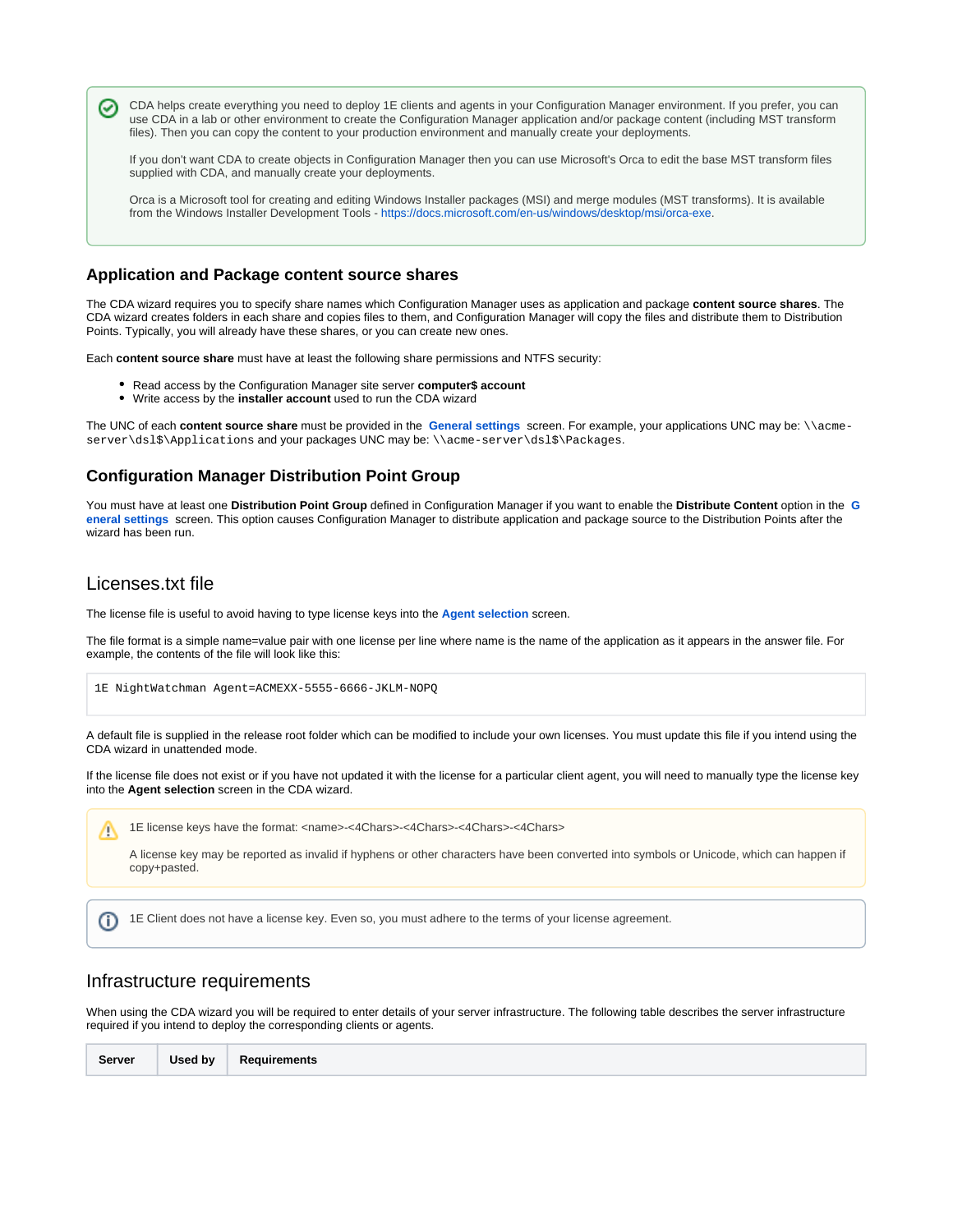<span id="page-2-5"></span><span id="page-2-4"></span><span id="page-2-3"></span><span id="page-2-2"></span><span id="page-2-1"></span><span id="page-2-0"></span>

| 1E<br><b>Active</b><br><b>Efficie</b><br>ncy          | Nomad<br>client (1E<br>Client)                     | The CDA wizard requires the URL of the ActiveEfficiency Server web service. ActiveEfficiency Server is required if<br>implementing Shopping, or any of the following Nomad features.                                                                                                                                                                                                                                                                                                                                                              |  |
|-------------------------------------------------------|----------------------------------------------------|---------------------------------------------------------------------------------------------------------------------------------------------------------------------------------------------------------------------------------------------------------------------------------------------------------------------------------------------------------------------------------------------------------------------------------------------------------------------------------------------------------------------------------------------------|--|
|                                                       | <b>Shopping</b><br>client (1E                      | Although not a requirement for generally using Nomad, ActiveEfficiency Server must be installed and available before<br>you can use certain Nomad features.                                                                                                                                                                                                                                                                                                                                                                                       |  |
|                                                       | Client)                                            | The following Nomad features require ActiveEfficiency:                                                                                                                                                                                                                                                                                                                                                                                                                                                                                            |  |
|                                                       |                                                    | Single-site download (SSD)<br>٠<br>• Single-site Peer Backup Assistant (SSPBA)<br>• High Availability Peer Backup Assistant (HAPBA)<br>• Get migration settings task sequence action used to manage computer associations<br>• Nomad Pre-caching<br>• Nomad Dashboard<br>. WakeUp integration (also requires NightWatchman Management Center server, WakeUp Servers installed on<br>Configuration Manager sites, and Single-site download)<br>• Nomad Download Pause (also requires Tachyon infrastructure)                                       |  |
|                                                       |                                                    | <b>Hotfix requirement</b><br>Δ                                                                                                                                                                                                                                                                                                                                                                                                                                                                                                                    |  |
|                                                       |                                                    | If you will be using any of these features with Nomad 7.0 you must install Active Efficiency 1.10 with the latest<br>accumulated hotfix available on the 1E Support Portal (https://1eportal.force.com/s/article/LatestHotfixes).                                                                                                                                                                                                                                                                                                                 |  |
|                                                       |                                                    | Nomad can be used by Tachyon clients, as well as Configuration Manager.                                                                                                                                                                                                                                                                                                                                                                                                                                                                           |  |
|                                                       |                                                    | Shopping requires the ActiveEfficiency Scout to be installed to import data from Configuration Manager into<br>ActiveEfficiency Server, but ActiveEfficiency details are not required by the CDA wizard.                                                                                                                                                                                                                                                                                                                                          |  |
| <b>PXE</b><br><b>Everyw</b><br>here<br><b>Central</b> | <b>PXE</b><br><b>Everywhere</b>                    | The CDA wizard requires the URL of the PXE Everywhere Central web service when deploying PXE Everywhere Local<br>client. PXE Everywhere Central is installed on a Configuration Manager Site server, or other Windows server.                                                                                                                                                                                                                                                                                                                     |  |
| <b>NightW</b>                                         | WakeUp<br>client (1E                               | NightWatchman Management Center server is required if implementing NightWatchman or WakeUp solutions.                                                                                                                                                                                                                                                                                                                                                                                                                                             |  |
| atchma<br>n<br><b>Manag</b><br>ement<br><b>Center</b> | Client)<br>1E<br><b>NightWatc</b><br>hman<br>Agent | The CDA wizard requires the name of the NightWatchman web server (specifically the web server hosting the<br>AFWebService).                                                                                                                                                                                                                                                                                                                                                                                                                       |  |
| WakeU                                                 | WakeUp<br>client (1E<br>Client)                    | If implementing WakeUp, or Nomad integration with WakeUp, then you require a WakeUp Server.                                                                                                                                                                                                                                                                                                                                                                                                                                                       |  |
| р                                                     |                                                    | If you have Configuration Manager you require a WakeUp Server on each Site server that has clients reporting into it.                                                                                                                                                                                                                                                                                                                                                                                                                             |  |
| <b>Server</b>                                         |                                                    | If you do not have Configuration Manager you require one or more independent WakeUp Servers.                                                                                                                                                                                                                                                                                                                                                                                                                                                      |  |
|                                                       |                                                    | Ideally you would install the WakeUp Server before deploying the 1E Client with the WakeUp client module enabled, but<br>that is not a prerequisite for using the CDA wizard.                                                                                                                                                                                                                                                                                                                                                                     |  |
| Web<br>WakeUp                                         | Web<br>WakeUp<br><b>ActiveX</b>                    | The Web WakeUp ActiveX control is required only if Web WakeUp users need to register computers which they need to<br>wake up. They do this by browsing to the Web WakeUp website on the computer they wish to register, and confirm the<br>hostname of the computer is detected (by the ActiveX control). The ActiveX control is supported only on legacy<br>browsers, because modern browsers stopped supporting ActiveX long ago.<br>The CDA wizard does not require any details about Web WakeUp other than your choice of whether to create a |  |
|                                                       |                                                    | Configuration Manager application and/or package.                                                                                                                                                                                                                                                                                                                                                                                                                                                                                                 |  |
| Tachyon                                               | <b>Tachyon</b><br>client (1E<br>Client)            | If you intend using Tachyon, the Tachyon client screen in the CDA wizard requires details of the Tachyon Switch and Ba<br>ckground Channel. These are normally installed on a single Tachyon server and therefore use the same DNS Name.<br>Large environments (over 50,000) may have a Tachyon Master Stack server and one or more separate Response<br>Stack servers. These may share the same DNS Name or have different DNS Names. The names required by the<br>Tachyon client screen will depend on the design of your Tachyon system.       |  |
|                                                       |                                                    | The Tachyon Master Stack server requires a license obtained from 1E, but this is not required by the CDA wizard.                                                                                                                                                                                                                                                                                                                                                                                                                                  |  |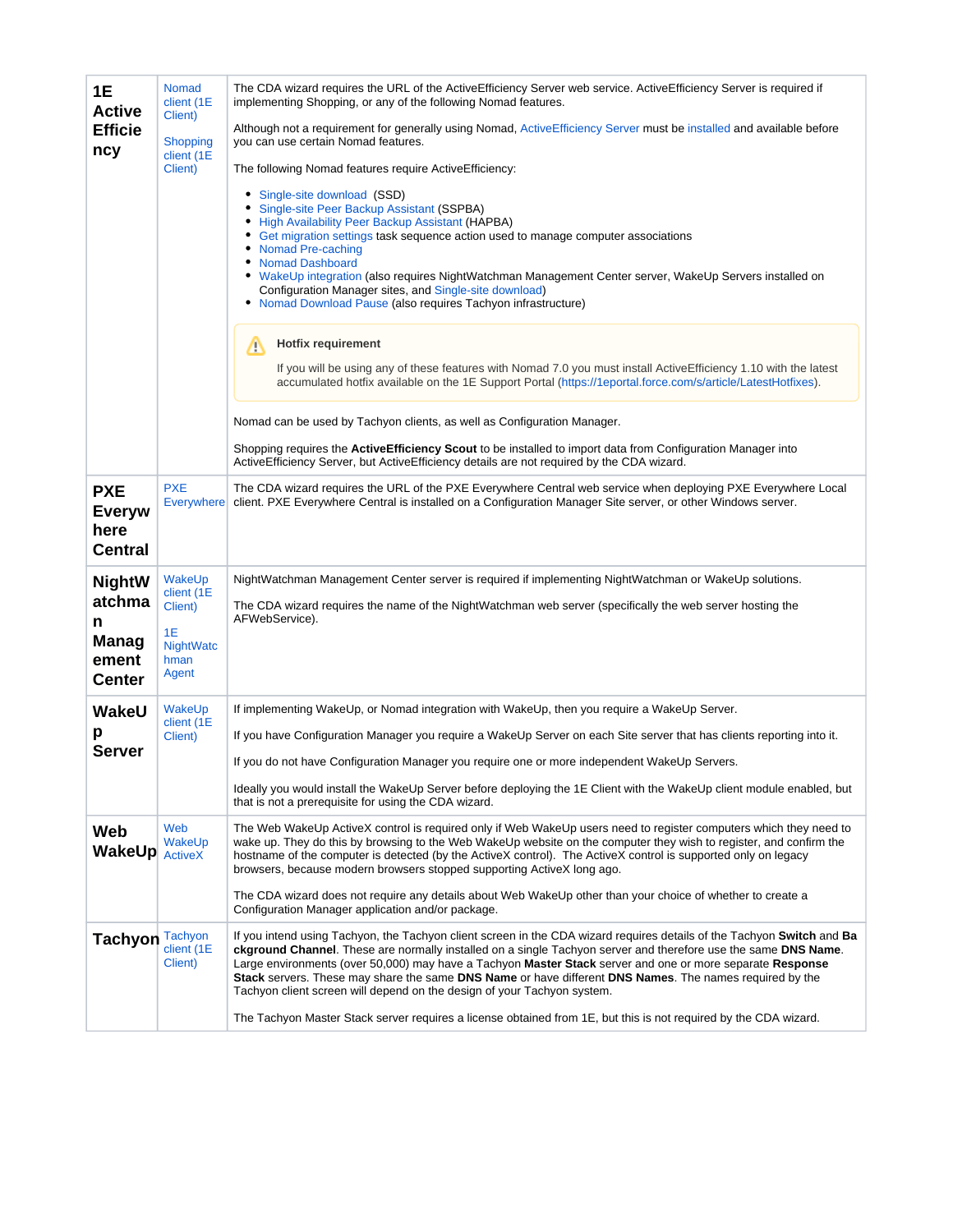<span id="page-3-0"></span>

| <b>Shoppi</b><br>ng<br><b>Central</b> | Shopping<br>client (1E<br>Client) | The CDA wizard requires the URL of the Shopping Central self-service portal when configuring the Shopping client<br>module of the 1E Client. A Shopping solution requires a Shopping Central server on a web server, and a Shopping<br>Receiver installed on each Configuration Manager Site server that has client reporting to it, and on a CAS if using<br>Shopping for OS Deployment. You can deploy the 1E Client without Tachyon servers or Tachyon license. |
|---------------------------------------|-----------------------------------|--------------------------------------------------------------------------------------------------------------------------------------------------------------------------------------------------------------------------------------------------------------------------------------------------------------------------------------------------------------------------------------------------------------------------------------------------------------------|
|                                       |                                   | If users are using Edge or Metro browsers then you must enable the loopback feature option in the CDA wizard. This<br>feature implements a mechanism for passing information between the Shopping client, the browser's secure sandboxed<br>environment and the local machine. This mechanism affects these browsers as a whole and is not just restricted for use<br>by Shopping.                                                                                 |
|                                       |                                   | Before enabling the <b>Edge/Windows App browser support</b> option, check your security policy on enabling loopback<br>and be aware of the implications of allowing access between browsers and the local machine.                                                                                                                                                                                                                                                 |

# <span id="page-3-1"></span>Configuration Manager objects

For each 1E client, the CDA wizard allows you to choose whether to create the following objects in Configuration Manager:

- Application and Deployment Type
- Package and Program
- Device Collection and Deployment for the Application (these are not created for packages, because packages are generally used only in Task Sequences)

Please refer to [Configuration Manager objects](https://help.1e.com/display/CDA15/Configuration+Manager+objects) for more detail on these objects.

Each 1E client agent has **Specify application and/or package information** screen with the following options:

| Installatio<br>n Files<br><b>Directory</b>                     | Mandatory                                                             | Tells the CDA wizard where to locate the 1E client source files that you extracted when you unzipped the 1E<br>Client Deployment Assistant (CDA) files. These are used to create Configuration Manager applications and<br>packages.                                                                                                                                                                                                                                                                                                                                                                                                                                                                         |
|----------------------------------------------------------------|-----------------------------------------------------------------------|--------------------------------------------------------------------------------------------------------------------------------------------------------------------------------------------------------------------------------------------------------------------------------------------------------------------------------------------------------------------------------------------------------------------------------------------------------------------------------------------------------------------------------------------------------------------------------------------------------------------------------------------------------------------------------------------------------------|
| <b>Create</b><br><b>Application</b>                            | Optional                                                              | Determines if an application for the client is created in Configuration Manager.<br>You must check Create Application and/or Create Package option to enable and click on the Next button.<br>If this option is not checked then the CDA Wizard will not copy files and create an MST transform in the Applic<br>ation Content Source specified in the General settings screen.                                                                                                                                                                                                                                                                                                                              |
| Create<br>Applicatio<br>Deployme<br>nt                         | Optional                                                              | Only enabled if you choose Create Application and determines whether a required deployment type for the<br>application is created in Configuration Manager.                                                                                                                                                                                                                                                                                                                                                                                                                                                                                                                                                  |
| <b>Create</b><br>/Select<br><b>Device</b><br><b>Collection</b> | Mandatory if Create<br><b>Application</b><br>Deployment is<br>enabled | The device collection used to deploy the application. If specified then the CDA wizard will also create a<br>deployment for the application's deployment types and the specified collection.<br>A default name is suggested, which you can change. If the name you entered for Create/Select Device<br><b>Collection</b> does not exist, one is created. You must manually populate the created device collection after<br>running the CDA wizard.<br>You can click <b>Browse</b> to choose from a list of existing collections which you have access to using<br>Configuration Manager RBAC. If you do this, you will not have the option to associate the device collection<br>with a Limiting Collection. |
| Limitina<br><b>Collection</b>                                  | Mandatory if Create<br><b>Application</b><br>Deployment is<br>enabled | If you are creating a new device collection, you must also choose an associated Limiting Collection.<br>This limits administrators to populating the new device collection with devices only from the selected Limiting<br>Collection. By default, this is All Systems, but you can click Browse to choose from a list of existing<br>collections which you have access to using Configuration Manager RBAC.                                                                                                                                                                                                                                                                                                 |